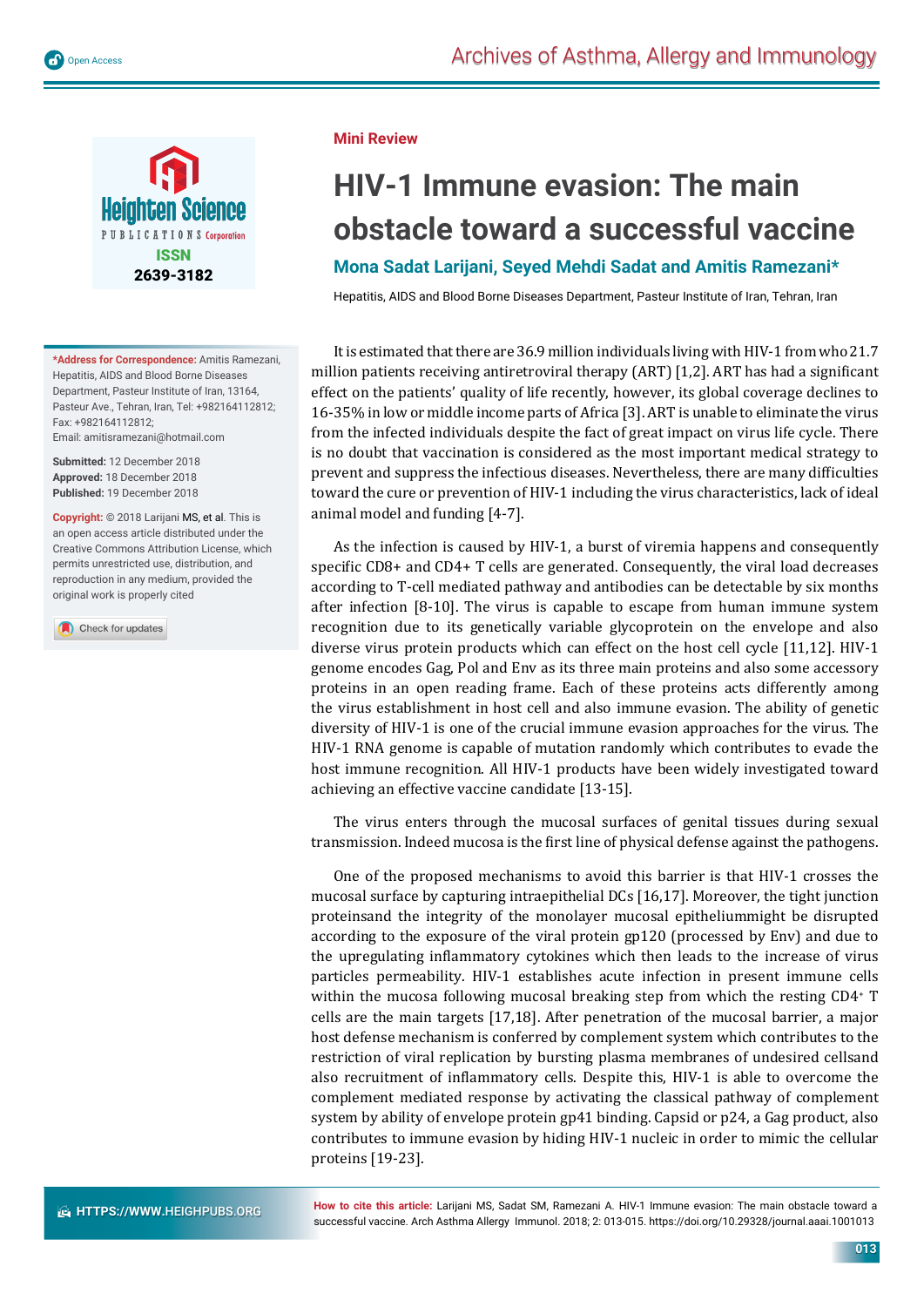

Moreover, Cytokines and chemokines have significant impact on HIV-1 pathogenesis since the infection results in the activation of NK cells, macrophages, DCs, and the activation of B cells. Attachment of HIV-1 envelope protein through gp120 provokes the production of CC chemokines which are chemoattractants for lymphocytes, DCs and macrophages. In addition to main HIV-1 proteins, HIV-1 uses different mechanisms to escape this cytokine networks by its accessory products [14,20]. For instance, HIV-1 Tat (transactivator of transcription) protein imitates *β*-chemokines and that leads to increased activation and infection. Furthermore, Nef (HIV-1 negative regulatory factor) leads to rise of production and the stimulatory function of proinflammatory cytokines such as IL-12 and IL-15. Nef also it is the main protein which downregulates HLA-A and HLA-B on target cells and inhibits the cytotoxicity of NK cells [15,17].

The interaction between this intelligent virusand the host cells is complicated. The host system attempts to use its machinery to overcome HIV-1 infection progression, whereas the virus manipulates the host tools to its own propagation. By looking at clinical trials, many kinds of vaccines have been investigated including protein, peptide and DNA or RNA based vaccines which try to make use of the most important HIV-1 products in order to recall immune system. Although neither of them has been successful. Indeed, a therapeutic vaccine against HIV-1 is a priority with the aim of eliminating the virus from cells due to this fact that transmission of it is preventable and possible. Therefore, understanding of the way that HIV-1 overcomes host immune defense and targeting the virus products which are more conserved among different clades and are crucial for the virus life cycle will improve our knowledge toward developing a therapeutic approach to HIV-1 infection and spreading.

## **References**

- 1. HIV/AIDS fact sheet: World Health Organization 2017**; Ref.:** https://goo.gl/8Wuxhk
- 2. Sidibé M. UNAIDS DATA 2017. Joint United Nations Programme on HIV/AIDS (UNAIDS); 2017**; Ref.:** https://goo.gl/U7641S
- 3. Barry SM, Lora AJM, Novak RM. Trial, Error, and Breakthrough: A Review of HIV Vaccine Development. AIDS Clin Res. 2014; 5**:** 359. **Ref.:** https://goo.gl/4pPrLz
- 4. Hütter GND, Mossner M, Ganepola S, Müssig A, Allers K, et al. Long-term control of HIV by CCR5 Delta32/ Delta32 stem-cell transplantation. N Engl J Med. 2009; 360: 692-698. **Ref.:** https://goo.gl/E4qunw
- 5. Taylor BS, Hammer SM. The challenge of HIV-1 subtype diversity. N Engl J Med. 2008; 359:1965- 1966. **Ref.:** https://goo.gl/FgT14G
- 6. Richman DD, Wrin T, Little SJ, Petropoulos CJ. Rapid evolution of the neutralizing antibody response to HIV type 1 infection. Proc Natl Acad Sci U S A. 2003;100: 4144-4149. **Ref.:** https://goo.gl/89SNDg
- 7. Koup RA, Safrit JT, Cao Y, Andrews CA, McLeod G, et al. Temporal association of cellular immune responses with the initial control of viremia in primary human immunodeficiency virus type 1 syndrome. J Virol. 1994; 68: 4650-4655. **Ref.:** https://goo.gl/FHYMRv
- 8. Maartens G, Celum C, Lewin SR. HIV infection: epidemiology, pathogenesis, treatment, and prevention. Lancet. 2014; 384: 258-271. **Ref.:** https://goo.gl/4HvPZ4
- 9. Tanser F, Bärnighausen T, Grapsa E, Zaidi J, Newell ML. High coverage of ART associated with decline in risk of HIV acquisition in rural KwaZulu-Natal, South Africa. Science. 2013; 339: 966-971. **Ref.:** https://goo.gl/TJe3n3
- 10. Finzi D, Blankson J, Siliciano JD, Margolick JB, Chadwick K, et al. Latent infection of CD4+ T cells provides a mechanism for lifelong persistence of HIV-1, even in patients on effective combination therapy Nat Med 1999; 5: 512-517. **Ref.:** https://goo.gl/bVadxx
- 11. Corey L, Gilbert PB, Tomaras GD, Haynes BF, Pantaleo G, et al. Immune correlates of vaccine protection against HIV-1 acquisition. Sci Transl Med. 2015; 7: 310. **Ref.:** https://goo.gl/RRWWRe
- 12. Rappuoli R, Aderem A. A 2020 vision for vaccines against HIV, tuberculosis and malaria. Nature. 2011; 473: 463-469. **Ref.:** https://goo.gl/76NKfh
- 13. Hearps AC, Jans DA. Regulating the functions of the HIV-1 matrix protein. AIDS research and human retroviruses. 2007; 23: 341-346. **Ref.:** https://goo.gl/fjrqG6